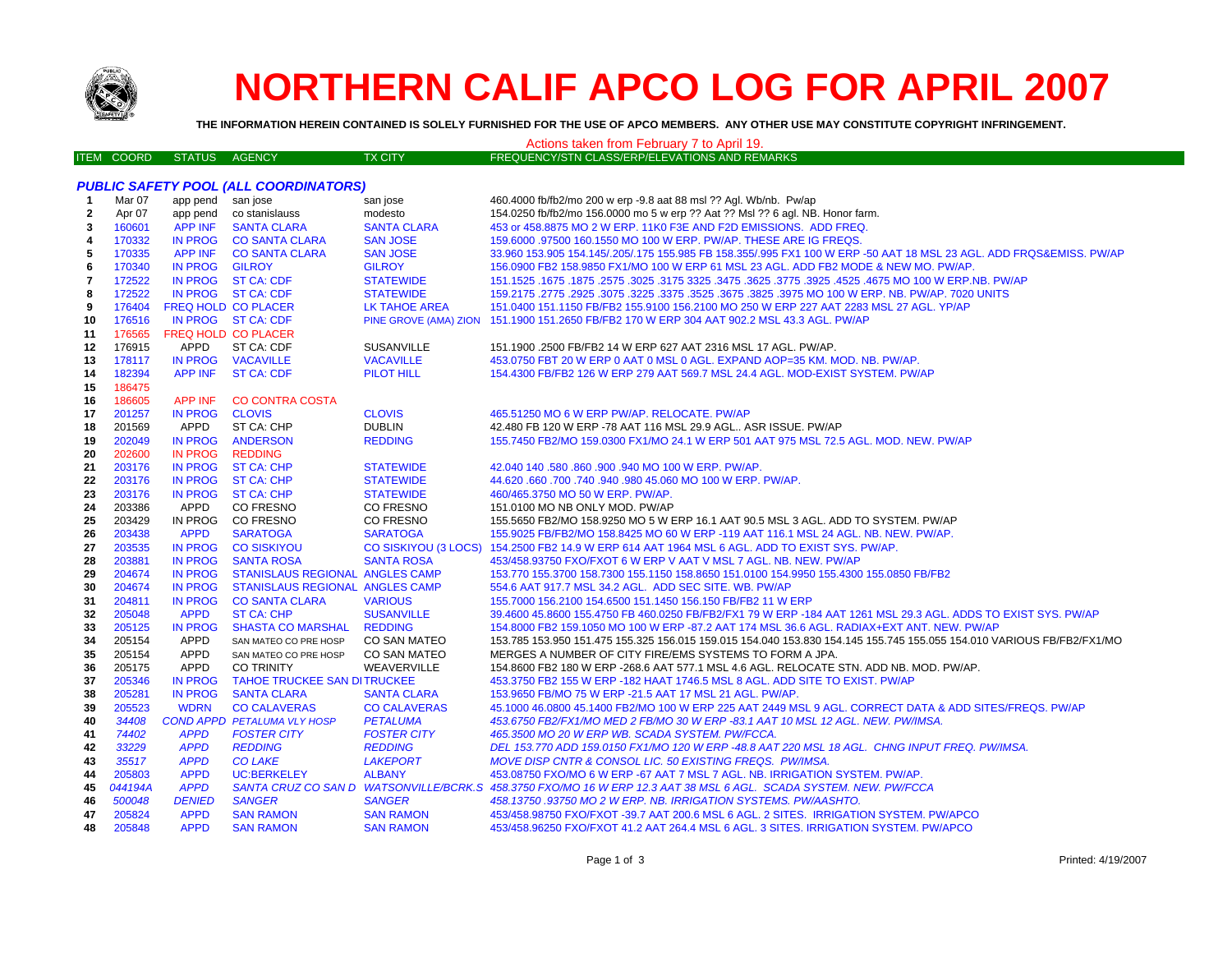| Actions taken from February 7 to April 19 |                  |                            |                                     |                              |                                                                                                                                                                |  |  |  |  |
|-------------------------------------------|------------------|----------------------------|-------------------------------------|------------------------------|----------------------------------------------------------------------------------------------------------------------------------------------------------------|--|--|--|--|
| <b>ITEM</b>                               | <b>COORD</b>     | <b>STATUS</b>              | <b>AGENCY</b>                       | <b>TX CITY</b>               | FREQUENCY/STN CLASS/ERP/ELEVATIONS AND REMARKS                                                                                                                 |  |  |  |  |
| 49                                        | 205835           | <b>APPD</b>                | <b>ST CA: P&amp;R</b>               | <b>WIEMAR</b>                | 458.5000 465.2500 FXO 133.6 AAT 396 W ERP @012 475.5 MSL 39.6 AGL. MOD. PW/APCO.                                                                               |  |  |  |  |
| 50                                        | 205836           | <b>APPD</b>                | <b>JACKSON</b>                      | <b>JACKSON &amp; VIC</b>     | 453/458.1500 FXO 145.9 AAT 20 W ERP 504 MSL 17 AGL. VOTING RCVRS (2). PW/APCO.                                                                                 |  |  |  |  |
| 51                                        | 205841           | <b>APPD</b>                | ST CA: DGS-OBG                      | <b>SAN FRANCISCO</b>         | 453.950 460.1250 30 W ERP ADD MOBILES @ FX1S TO SYSTEM. BUILDING INTERNAL SYSTEM. PW/AP.                                                                       |  |  |  |  |
| 52                                        | 500071           | <b>APPD</b>                | <b>MADERA</b>                       | <b>MADERA</b>                | 453.4000 FB2/MO 60 W ERP 36 AAT 90 MSL 28 AGL. RESTORAL. PW/AASHTO                                                                                             |  |  |  |  |
| 53                                        | 205858           | <b>APPD</b>                | <b>ST CA: CHP</b>                   | <b>AUBURN</b>                | 159.0300 FX1 60 W ERP 9.4 AAT 460.9 MSL 11.3 AGL. REARRANGE ANTENNAS. PW/AP                                                                                    |  |  |  |  |
| 54                                        | 500056           | <b>APPD</b>                | <b>CORDOVA R&amp;P DIST</b>         | <b>RANCHO CORDOVA</b>        | 453/458.6500 MO 2 W ERP. NB. IRRIGATION SYSTEM. PW/AASHTO                                                                                                      |  |  |  |  |
| 55                                        | 205885           | <b>APPD</b>                | ST CA: CHP                          | <b>COLUMBIA/DARDENELLE</b>   | 460.3000 72.760 FXO 111 W ERP 125.6 AAT 2267 MSL 29 AGL. 3 SITES. PW/AP.                                                                                       |  |  |  |  |
| 56                                        | 205888           | <b>APPD</b>                | <b>SANTA CRUZ</b>                   | <b>SANTA CRUZ</b>            | 154.1000 FB2 (EXISTS AS FB) 158.7900 MO 125 W ERP ?? AAT 95 MSL 15 AGL. MOD. PW/AP                                                                             |  |  |  |  |
| 57                                        | 205889           | <b>APPD</b>                | <b>ST CA: OES</b>                   | <b>BERKELEY</b>              | 153.7550 FB 154.9800 FX1 100 W ERP 122.2 AAT 243.8 MSL 12.2 AGL. CORRECTS COORDS. PW/AP                                                                        |  |  |  |  |
| 58                                        | 36427            | <b>APPD</b>                | <b>SAN JOSE</b>                     | <b>SAN JOSE</b>              | 153.9800 FB/FB2 155.8200 MO 240 W ERP -65.5 AAT 61 MSL 44 AGL. ADD TO EXIST SYS. PW/IMSA.                                                                      |  |  |  |  |
| 59                                        | 205938           | <b>APPD</b>                | <b>ST CA: CHP</b>                   | <b>CALDECOTT TNL</b>         | 154.2800 FB 325 W ERP 122.2 AAT 243 MSL 12.2 AGL. CORRECT MISC SITE DATA. PW/AP.                                                                               |  |  |  |  |
| 60                                        | 205939           | <b>APPD</b>                | <b>ST CA: CDF</b>                   | <b>LAKESHORE(FRS CO)</b>     | 151.3850 FB/FB2 159.2700 FX1 96 W ERP 253.6 AAT 2599.6 MSL 18.3 AGL. RELOCATE TO NEW TOWER. PW/AP                                                              |  |  |  |  |
| 61                                        | 205944           | <b>APPD</b>                | <b>SANTA ROSA JC</b>                |                              | WINDSOR/FORESTHILL 460.4000 .5500 FB/FB2/FX1/MO 25 W ERP -40 AAT 47 MSL 12.2 AGL. ADD TO EXIST SYS. PW/AP                                                      |  |  |  |  |
| 62                                        | 205950           | <b>APPD</b>                | CO MONTEREY                         | <b>SALINAS</b>               | DEL 460.5000 ADD 460.3000 FB/FB2/FX1/MO 350 W ERP -52.1 AAT 16 MSL 31.1 AGL. CHNG FREQS. PW/AP                                                                 |  |  |  |  |
| 63                                        | 205973           | <b>APPD</b>                | CO YOLO (YCESSA)                    | YOLO CO                      | 156.0150 155.1450 MO 120 W ERP. WB/NB. ADDS MO FREQS. PW/AP                                                                                                    |  |  |  |  |
| 64                                        | 205972           | <b>APPD</b>                | ST CA: DOT                          | KLAMATH (DN CO)              | 453/458.2375 .7000 FXO 90 W ERP 756.5 AAT 1299.4 MSL 15.2 AGL. LINKS. NB. PW/AP                                                                                |  |  |  |  |
| 65                                        | 38170            | <b>APPD</b>                | MANTECA                             | MANTECA                      | DEL 460.1000 ADD 453.81250 FB2/FX1/MO 100 W ERP 38.5 AAT 10 MSL 39.6 AGL. NB. PW/IMSA.                                                                         |  |  |  |  |
| 66                                        | 511060           | <b>APPD</b>                | CI/CO SAN FRANCISCO                 | TRACY/GROVELAND              | 15 FREQUENCIES 453 MHZ 35 W ERP FBT. GPS-RTK. PW/AASHTO                                                                                                        |  |  |  |  |
| 67                                        | 206069           | <b>APPD</b>                | ST CA: DOT                          | <b>SHAVER LAKE</b>           | 460/465.3500 .36250 FXO 50 W ERP 556.6 AAT 2291 MSL 45.7 AGL.CONTROL LINKS. BIG CREEK/TOLL HOUSE & SHAVER LK PW/AP                                             |  |  |  |  |
| 68                                        | 033229           | <b>APPD</b>                | <b>REDDING</b>                      | <b>REDDING</b>               | 159.0750 FX1/MO 120 W ERP -48.8 AAT 220 MSL 18 AGL. DEL 153.770 WB. MOD. PW/IMSA.                                                                              |  |  |  |  |
| 69                                        | 038538           | <b>APPD</b>                | CO DEL NORTE                        | <b>CRESCENT CITY</b>         | 154.0850 FB/MO 40 W ERP -47.7 AAT 12 MSL 13.7 AGL. RELOCATE. WB. PW/IMSA.                                                                                      |  |  |  |  |
| 70                                        | 500189           | <b>APPD</b>                | <b>CHOWCHILLA</b>                   | CHOWCHILLA                   | 453/458.03750 MO 2 W ERP. NB. NEW. PW/AASHTO.                                                                                                                  |  |  |  |  |
| 71                                        | 206184           | <b>WDRN</b>                | CO DOUGLAS (NV)                     | MARKLEVILLE                  | 155.7150 FB2/MO ?? FX1/MO 11.4 W ERP 715 AAT 2732 MSL 14 AGL. NEW. PW/AP                                                                                       |  |  |  |  |
| 72                                        | 530011           | <b>APPD</b>                | TAHOE MTN RESORTS                   | TRUCKEE                      | 453.000 FB2/MO 100 W ERP -161 AAT 1828 MSL 11 AGL. NB. IG/EWA                                                                                                  |  |  |  |  |
| 73                                        | 037049           | <b>APPD</b><br><b>APPD</b> | CO MONTEREY<br><b>CO MERCED</b>     | <b>SALINAS</b>               | 154.3700 FB/MO 156.015 FX1                                                                                                                                     |  |  |  |  |
| 74<br>75                                  | 206217<br>206314 | APPD                       | <b>TRUCKEE FPD</b>                  | CO MERCED<br><b>TRUCKEE</b>  | 154.8900 MO 2475.0 453/458.7000 MO 6W ERP (BOMB ROBOT). RESET CENTER OF AOP. PW/AP                                                                             |  |  |  |  |
| 76                                        | 206352           | IN PROG                    | ST CA: CHP                          | BAY: TAM LOMA P+             | 154.3250 FB2 200 W ERP 82 AAT 2052 MSL 15 AGL. ADD SITE TO EXIST LIC. PW/AP<br>460.4500 FB/FB2 70 W ERP 794 AAT 1155.2 MSL 42.7 AGL. EXPANDS SYSTEM. NB. PW/AP |  |  |  |  |
| 77                                        | 206369           | IN PROG                    | ST CA: CHP                          | BAY: DIABLO, VACA +          | 460.4500 FB/FB2 70 W ERP 849 AAT 1432.6 MSL 36.6 AGL. EXPANDS SYSTEM. NB. PW/AP                                                                                |  |  |  |  |
| 78                                        | 206379           | APPD                       | CO FRESNO                           | <b>CO FRESNO</b>             | ADD NB: 154.6500 155.4150 155.5800 155.6550 453.4500 154.7550 MOD. ALL EXISTING. PW/AP                                                                         |  |  |  |  |
| 79                                        | 206394           | IN PROG                    | CO YOLO (YCESSA)                    |                              | YOLO CO (MULTI SITE) 154.8000 154.4450 155.5950 155.1450 FB/FB2 350 W ERP 14.6 AAT 119.7 MSL 30.5 AGL. NB/WB. NEW. PW/AP                                       |  |  |  |  |
| 80                                        | 500283           | APPD                       | LIVERMORE AREA P&R LIVERMORE        |                              | 453/458.93750 MO 2 W ERP F1/F3. PW/AASHTO                                                                                                                      |  |  |  |  |
| 81                                        | 206484           | IN PROG                    | <b>CO CALAVERAS</b>                 | CO CALAVERAS                 | 45.2800 45.4600 45. 5800 155.6250 (2 W) MO 100 W ERP. ADDS FREQS TO EXIST SYS. PW/AP                                                                           |  |  |  |  |
| 82                                        | 206486           | APPD                       | <b>CO CALAVERAS</b>                 | ARNOLD/SNANDREAS             | 45.4600 45.5800 45.1000 45.2000 45.2800 45.3200 FB/FB2 100 W ERP 571 AAT 2448.5 MSL 26 AGL. F2/F3. MOD. PW/AP                                                  |  |  |  |  |
| 83                                        | 206494           | IN PROG                    | <b>CO NEVADA</b>                    | DOBBINS/TRUCKEE              | 460.0500 460.42500 FB/MO 120 W ERP 423.5 AAT 1769 MSL 19.7 AGL. F1D. PW/APLS                                                                                   |  |  |  |  |
| 84                                        | 206495           | APPD                       | <b>CO NEVADA</b>                    | <b>GRASS VALLEY</b>          | 158.8200 FB 154.7400 MO 25 W ERP 21.2 AAT 800 MSL 9 AGL. JAIL. NB. PW/APLS                                                                                     |  |  |  |  |
| 85                                        | 500289           | <b>APPD</b>                | CO CALAVERAS                        | <b>FOWLER PK</b>             | 453.8000 FB2/FX1/MO 26 W ERP 544.3 AAT 868 MSL 75 AGL. WB. RESTORE LIC. PW/AASHTO                                                                              |  |  |  |  |
| 86                                        | 206528           | APPD                       | ST CA: CHP                          |                              | WILLOW CREEK (HUM) 42.4400 DEL 42.5400 FB 120 W ERP 819 AAT 1509 MSL 30.5 AGL. MOD. PW/AP                                                                      |  |  |  |  |
| 87                                        | 206585           | IN PROG                    | CO MODOC                            |                              | CO MODOC (multi sites) 153.9200 153.8600 FB2/MO 400 W ERP 158.8350 159.0900 155.1450 156.1800 156.0300 MO 460.2000 465.2000 MO 25 W. & more                    |  |  |  |  |
| 88                                        | 206589           | IN PROG                    | CO MODOC                            |                              | CO MODOC (multi sites) 153.9200 153.8600 460.5250 (300 W) FB2/MO 19 W ERP 158.8350 159.0900 465.5250 FX1 155.6400 FB 453.06250 .98750 5 W FXO/NB               |  |  |  |  |
| 89                                        | 206605           | IN PROG                    | CO MODOC                            |                              | CO MODOC (multi sites) 153.9200 153.8600 FB2/MO 155.6400 FB/MO 17 W ERP 158.8350 MO. NEW. NB. PW/AP                                                            |  |  |  |  |
| 470-512 MHz POOL                          |                  |                            |                                     |                              |                                                                                                                                                                |  |  |  |  |
|                                           |                  |                            |                                     |                              | ???.????? Fb/fb2/fx1/mo 200 w erp ??? Aat ??? Msl ?? Agl. Add a new PD chnl. Pw/ap                                                                             |  |  |  |  |
| 90<br>91                                  | mar 07<br>mar 07 | app pend                   | fairfield<br>fairfield              | fairfield<br>fairfield       | ???.????? Fb/fb2/fx1/mo 200 w erp ??? Aat ??? Msl ?? Agl. Add a new FD chnl. Pw/ap                                                                             |  |  |  |  |
| 92                                        | 202214           | app pend<br>IN PROG        | <b>CO MARIN</b>                     | <b>BODEGA</b>                | 483.9500 .3750 484.8750 490.8000 488.9750 489.3250 .7000 490.1000 .7250                                                                                        |  |  |  |  |
| 93                                        |                  |                            | <b>CONTINUES</b>                    |                              | FB/FB2 200 W ERP 39 AAT 218 MSL 30 AGL. ADD TO EXIST. YP/AP.                                                                                                   |  |  |  |  |
| 94                                        | 202278           | <b>IN PROG</b>             | <b>CO MARIN</b>                     | <b>CO MARIN &amp; SONOMA</b> | 483.6525 .1750 485.6250 484.2000 489.8500 FB2/MO 200 W ERP 566 AAT 745 MSL 60.7 AGL. NEW. PW/AP                                                                |  |  |  |  |
| 95                                        | 201279           | IN PROG                    | <b>CO CONTRA COSTA</b>              | <b>ORINDA</b>                | 482.7250 489.2500 490.0500 FB8/MO 33 W ERP 487 AAT 583 MSL 43 AGL. PW/AP                                                                                       |  |  |  |  |
| 96                                        | 201289           | <b>IN PROG</b>             | <b>CO CONTRA COSTA</b>              | <b>MARTINEZ</b>              | 482.5750 483.0000 483.4000 483.7750 FB8/MO8 137 W ERP 239 AAT 273 MSL 36.6 AGL. PW/AP. NEW.                                                                    |  |  |  |  |
| 97                                        | 202293           | IN PROG                    | <b>CO MARIN</b>                     |                              |                                                                                                                                                                |  |  |  |  |
| 98                                        | 35350            | <b>APPD</b>                | <b>HAYWARD</b>                      | <b>HAYWARD</b>               | 482.63750.66250 FB2 164 W ERP 94.3 AAT 369 MSL 15 AGL. ADD SITE TO SYSTEM. PW/IMSA                                                                             |  |  |  |  |
| 99                                        | 101029           | <b>APPD</b>                | MOBILE RELAY ASSOC GLEN ELLEN (SON) |                              | 483.73750 FB6/MO 500 W ERP 505 AAT 695 MSL 28 AGL. ADD FREQ IG/EWA                                                                                             |  |  |  |  |
| 100                                       | 131101           | <b>APPD</b>                | MOBILE RELAY ASSOC LIVERMORE        |                              | 483.36250 FB6/MO 200 W ERP 126 AAT 335 MSL 39.6 AGL. ADD FREQ. MOD. NB. IG/EWA                                                                                 |  |  |  |  |
| 101                                       | 134045           | <b>APPD</b>                | MOBILE RELAY ASSOC LIVERMORE        |                              | 483.56250 FB6/MO 400 W ERP 126 AAT 335 MSL 39.6 AGL. ADD FREQ MOD. WB/NB. IG/EWA.                                                                              |  |  |  |  |
| 102                                       | 154232           | <b>APPD</b>                | MOBILE RELAY ASSOC FAIRFAX          |                              | 483.78750 FB6/FX1T/MO6 1000 W ERP 612 AAT 762 MSL 15 AGL. NB. IG/EWA.                                                                                          |  |  |  |  |